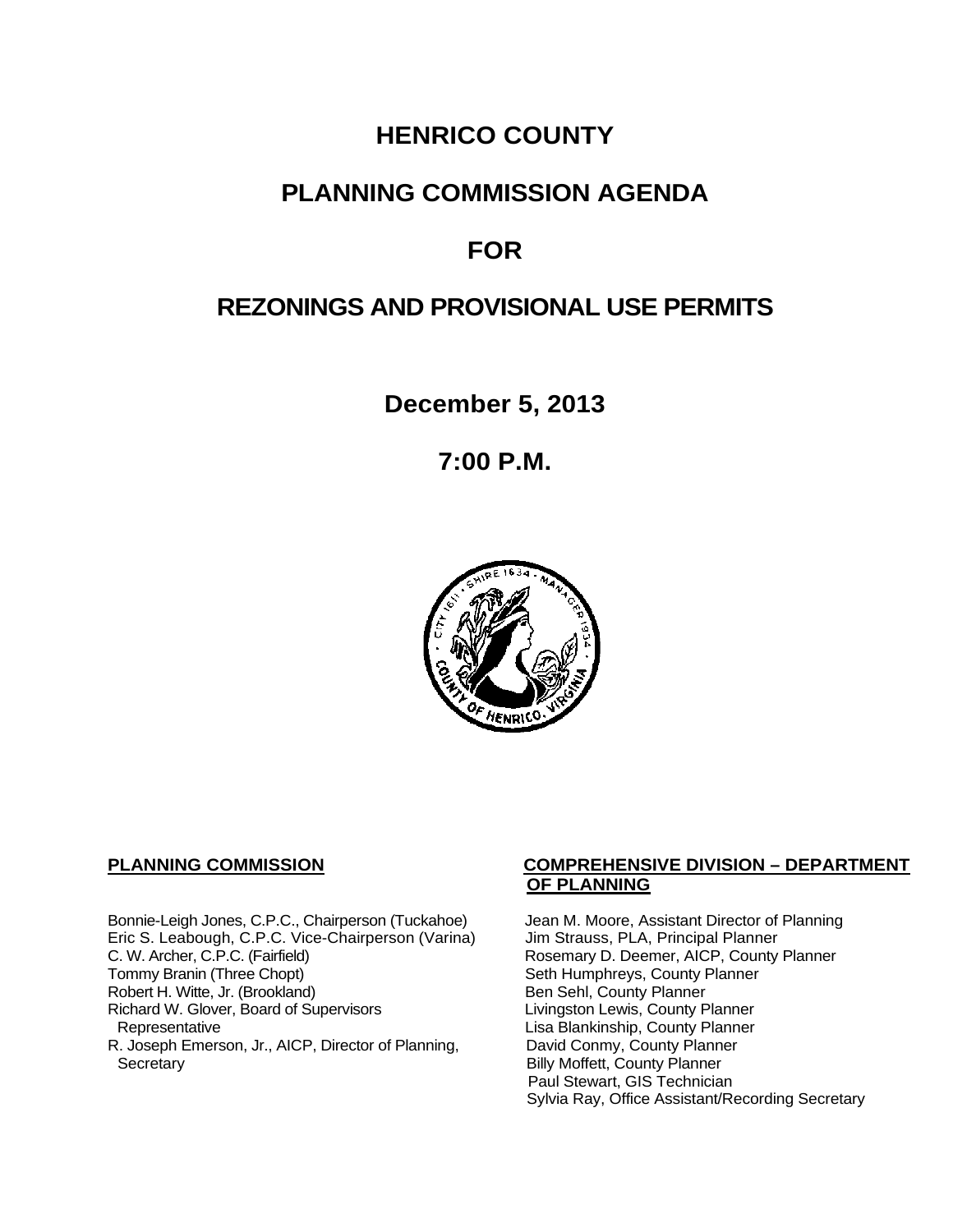#### **PLANNING COMMISSION REZONING MEETING FINAL AGENDA DECEMBER 5, 2013**

**BEGINNING AT 7:00 P.M.**

**WELCOME:**

**PLEDGE OF ALLEGIANCE:**

**RECOGNITION OF NEWS MEDIA:**

**CALL TO ORDER:**

**REQUESTS FOR WITHDRAWALS AND DEFERRALS: (0); (4)**

**REQUESTS FOR EXPEDITED ITEMS: (0)**

**CASES TO BE HEARD: (2)**

#### **PLAN OF DEVELOPMENT - ARCHITECTURAL PLANS (Deferred from the November 20, 2013 Meeting)**

POD2013-00409 BJ's Restaurant at Towne Center West - 12010 W. Broad Street (U.S. Route 250)

**Approved**

**Bohler Engineering for Towne Center West, LLC and BJ's Restaurants, Inc.:** Request for approval of architectural plans for a plan of development, as required by Chapter 24, Section 24-106 of the Henrico County Code, to construct a one-story, 8,376 square-foot restaurant building in an existing shopping center. The 2.45-acre site is located at the northwest corner of the intersection of W. Broad Street (U.S. Route 250) and Town Center West Boulevard (private), on parcel 735-764-0017. The zoning is B-2C, Business District (Conditional), and WBSO, West Broad Street Overlay District. County water and sewer. **(Three Chopt)**

The site plan for this project was approved by the Planning Commission on November 20, 2013. The architectural plans were deferred so the applicant could provide revised plans that address the proffers of the rezoning case, and to ensure compatibility with the rest of the Towne Center West development. The staff recommendation will be made at the meeting.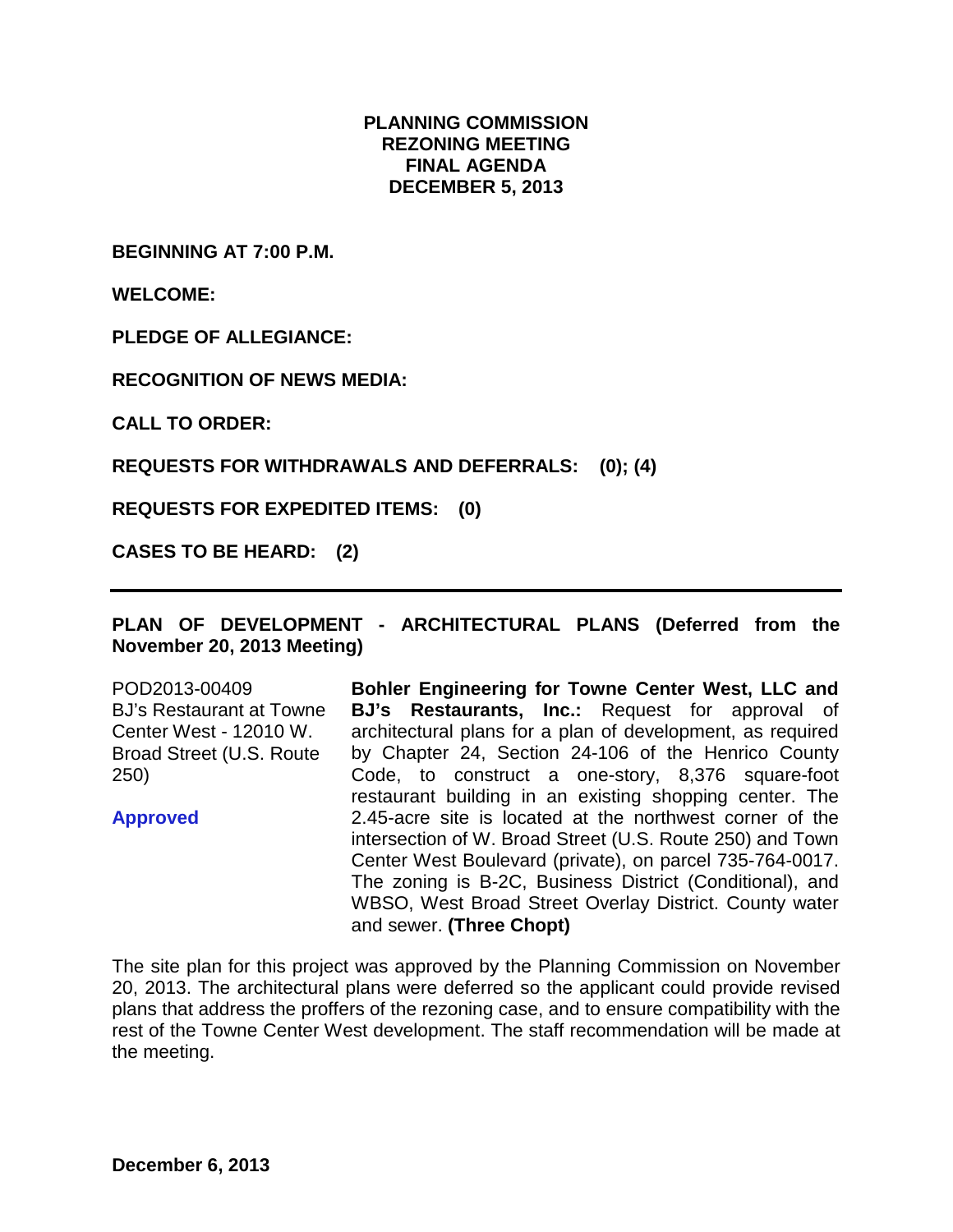### **(Staff Report by Kevin Wilhite) (Applicant's Representative: Mark Joyce) (Applicable Rezoning Cases and PUPS: C-49C-04; C-27C-09; PUP2013-00015)**

**FAIRFIELD:**

None.

## **THREE CHOPT:**

**REZ2013-00014 HHHunt Communities**: Request to conditionally rezone from A-1 Agricultural District to R-3C One-Family Residence District (Conditional) Parcels 751- 773-2046, 750-773-3322, and part of 749-771-6494 containing 56.43 acres located at the southern terminus of Holman Ridge Road between the northeast terminus of Opaca Lane and the Chickahominy River. The applicant proposes a single-family residential development not to exceed 100 residential units. The R-3 district allows a minimum lot size of 11,000 square feet and a maximum gross density of 3.96 units per acre. The use will be controlled by proffered conditions and zoning ordinance regulations. The 2026 Comprehensive Plan recommends Suburban Residential 2, density should not exceed 3.4 units per acre, Office, Rural Residential, and Environmental Protection Area. **Staff – Seth Humphreys (Deferral Requested to the January 9, 2014 Meeting) Deferred to the January 9, 2014 Meeting**

#### *(Deferred from the November 14, 2013 Meeting)*

**REZ2013-00015 dAb Engineering Services for Kain Road, Inc.:** Request to conditionally rezone from A-1 Agricultural District to R-3C One-Family Residence District (Conditional) Parcel 738-767-2794 containing 7.45 acres located on the north line of Kain Road approximately 1,100' west of its intersection with Pouncey Tract Road (State Route 271). The applicant proposes a single-family residential development not to exceed 18 units. The R-3 district allows a minimum lot size of 11,000 square feet and a maximum gross density of 3.96 units per acre. The use will be controlled by proffered conditions and zoning ordinance regulations. The 2026 Comprehensive Plan recommends Suburban Mixed-Use. **Staff – Ben Sehl (Deferral Requested to the February 13, 2014 Meeting)**

**Deferred to the February 13, 2014 Meeting**

**PUP2013-00015 Jared Taylor for BJ's Restaurants, Inc. C/O GPD LLC:** Request for a Provisional Use Permit under Sections 24-58.2(a), 24-120 and 24-122.1 of Chapter 24 of the County Code in order to allow extended hours of operation until 1:00 a.m. for a proposed restaurant (BJ's Restaurant) on Parcel 735-764-0017 located on the north line of W. Broad Street (U.S. Route 250) approximately 915' east of its intersection with N. Gayton Road. The existing zoning is B-2C Business District (Conditional). The 2026 Comprehensive Plan recommends Commercial Arterial. The site is located in the West Broad Street Overlay District. **Staff – Rosemary Deemer Recommended for Approval**

**TUCKAHOE:** None.

**December 6, 2013**